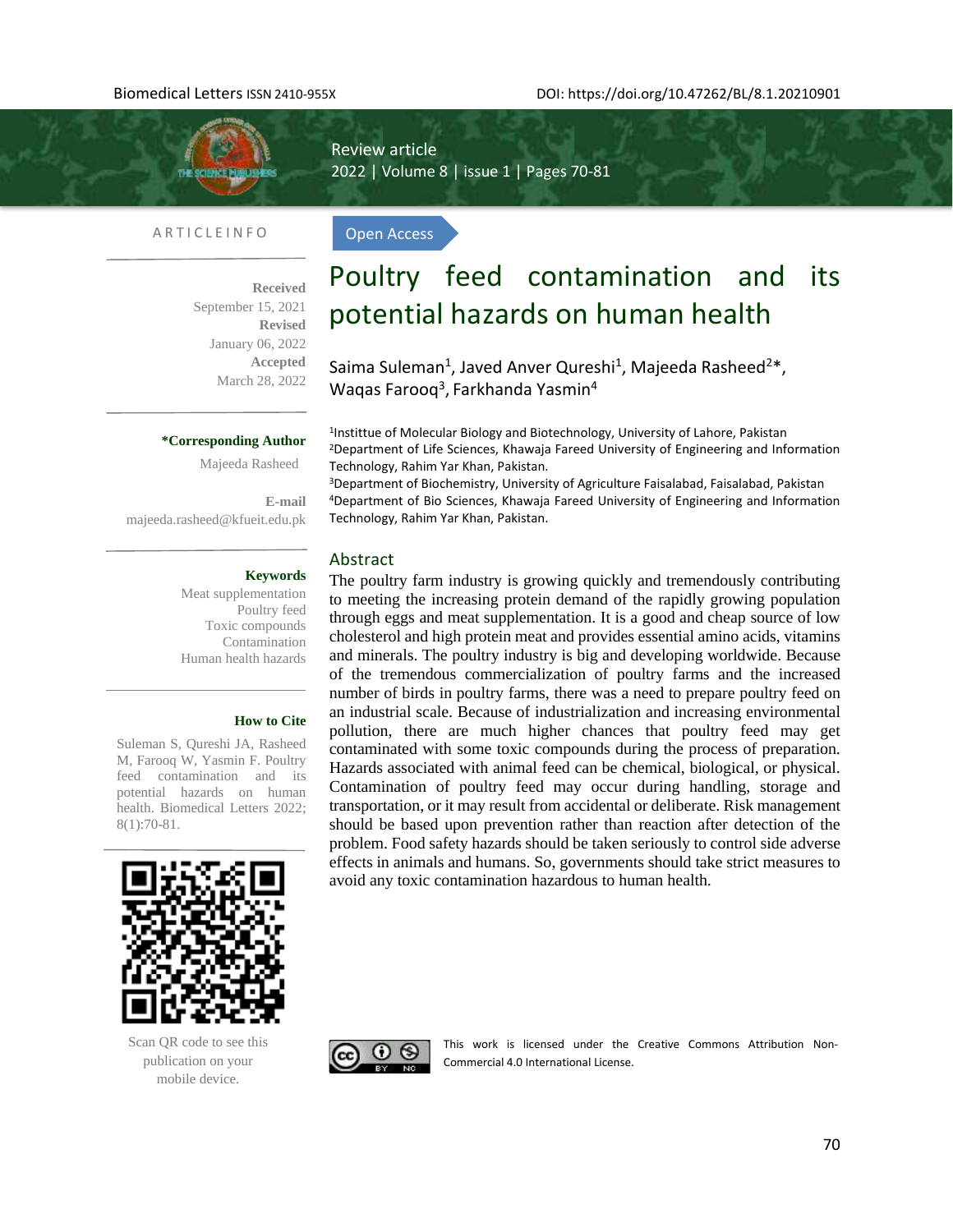### **Introduction**

The demand for low-cholesterol meat having high protein source has led to an excessive expansion in the poultry industry worldwide [\[1\]](#page-8-0) . In 1900, chickens did not have the current size, nor did they have access to modern rations, clean water and a hygienic environment. At that time, it was not an important source of food for humans. They were raised in houses on a smaller scale, not on a larger scale on farms. Chicken was only used as food on special occasions and eggs were considered luxury foods, but in 1923 Mrs. Wilmer Steele, from Delaware, started farming and flourished in a farmhouse with a capacity for 500 chicks that could be used like broiler birds. In 1926, she founded an aviary with 10,000 birds. It is considered the pioneer of the commercial broiler industry. This was the beginning of limited chicken farms. This chicken mortality rate has dropped to 5 percent [\[2\]](#page-8-1). In the 1970s, the modern era of the chicken industry began with advances in nutrition, the selection of genetically modified birds and the use of antibiotics and other substances in the feed. This large-scale production not only revolutionized the chicken industry, but also created threats to human health through the consumption of its meat. These human health problems are due to the feed provided to broilers. Chicken feed mainly consists of grain seeds, soybeans, grass, biscuits, meat, blood, fish meal, fat, oil, decorticated cottonseed bran, corn gluten bran, guar bran, peanut cake minerals and sub therapeutic antibiotics, etc. This food may be contaminated with soil toxins, fungi and parasites. This contamination can affect the health of chickens and, ultimately, humans[\[3\]](#page-8-2), [\[4\]](#page-8-3).

### **Nutritional significance of broiler meat**

Chicken meat, a type of white meat, is different from other meat (red meat) of cows and goats, etc. It is an excellent source of high-quality, high-protein vitamins and minerals. Chicken is used as a cheap source of protein by millions of people. Due to its lowfat content, it is preferred by nutritionists and health professionals over red meat. Chicken has less than 3g of fat / 100g compared to red meat with 5 to 7g / 100g. The presence of a higher percentage of monounsaturated fats and a smaller amount of healthy saturated fats makes your meat valuable. Using skinless meat can protect people from developing coronary artery disease and hypertension. It is the source of essential polyunsaturated fatty acids, such as

omega (n) 3 fatty acids. It provides essential amino acids such as lysine, sulfur-containing amino acids (methionine and cysteine), threonine and tryptophan, which are not found in cereals [\[5\]](#page-8-4).

Poultry feed myth vs. reality

Misconceptions about chicken meat and their feed are a hot topic that leads to several myths. A myth and news circulating on social networks that steroids and hormones used in chicken feed cause hormonal changes in humans and various diseases such as polycystic ovary syndrome (PCOS) and early menarche etc [\[6\]](#page-8-5). And there is also the misconception that hormones / steroids are used to make chickens grow faster and bigger. But it prohibits the use of hormones in chicken feed [\[7\]](#page-8-6). The increase in broiler growth is due to the breeding selected through artificial insemination. It is through this chicken that genes are selected to obtain more muscle and the qualities necessary for better production. An increase in chicken growth is also due to improved feed and the availability of a hygienic environment. Therefore, no hormones are used to support large numbers of birds. The method for obtaining growth hormone to increase muscle mass is to give chickens an injection of the hormone every day. Daily injection of hormones is not possible in large-scale poultry production due to the greater number of chickens in the herd. Second, hormone feeding is not as cheap as the commercial benefits and expensive enough [\[8\]](#page-8-7).

### **Poultry feed and safety**

With advancement of commercial production of poultry and poultry feed on larger scale, the safety of poultry feed and its possible hazard on human health is matter of great concern. Pollution and advancement in technology is causing immense problems globally, causing risks not only to human beings but also to animals. Followings may be potential risks to human health through chicken feed (**Fig. 1**).

- 1. Use of toxic plants and pesticides on crops [\[9\]](#page-8-8).
- 2. Use of therapeutic and sub therapeutic antibiotics in poultry feed [\[10\]](#page-8-9).
- 3. Use of genetically modified crops, enzymes and organism in commercial feed production.
- 4. Contamination of feed with toxic substances like dioxins, melamine and dibenzofurans. [\[11\]](#page-8-10).
- 5. Contamination with radionuclide.
- 6. Use of byproducts of biofuels in animal feed.
- 7. Use of nanotechnology byproducts in feed.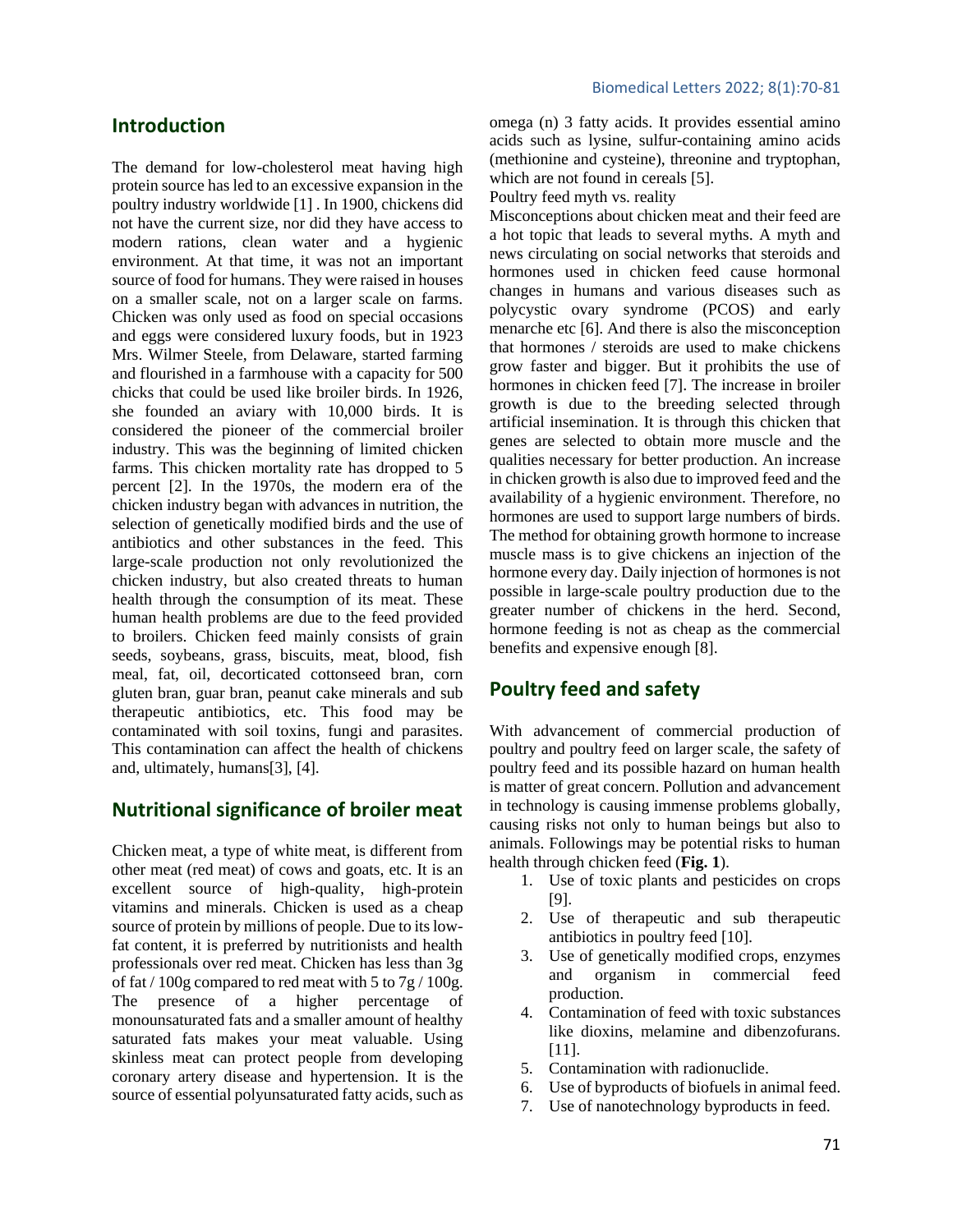#### Biomedical Letters 2022; 8(1):70-81



## **Microbial Hazards**

**Fig. 1:** Sources of Contaminations in Poultry Feed

### **Effect of pesticides on human health through poultry feed**

Pesticides are used to control pests and weeds in the United States. If the plants are not harvested after the correct time interval for spraying pesticides, their residues may remain on the plants. (Environmental Protection Agency) Pesticide residues can remain in food after being applied to food crops (IUPAC, 1997). Therefore, poultry feed sometimes contains pesticide residues. Several studies have shown that these pesticides are deposited in chicken meat and on farm eggs. And, when using these contaminated pesticides for meat and egg, they have toxic effects on human health. A study was carried out in Jordan in which 519 samples of poultry eggs, chicken meat and beef and lamb meat were examined for the presence of organochlorine pesticide residues (OCP). The results showed that 28% (38/134), 20% (23/115) and 49%

(131/270) of the examined egg, chicken and meat samples had OCP residues [\[12\]](#page-8-11). In another study conducted in China, several samples of animal feed and chicken organs were analyzed on a farm in Beijing to estimate the residues of hexachlorocyclohexane isomers (HCHs) and dichlorodiphenyltrichloroethane and metabolites (DDTs). The average fresh weight concentrations of toxic pesticides HCHs and DDTs were  $0.122 \pm 0.061$  ng / g and  $0.051 \pm 0.038$  ng / g in poultry meat. The accumulated amount of pesticides HCHs and DDTs also increased as the chick grew [\[13\]](#page-8-12). Poultry meat with pesticide residues can have several adverse effects on human health. It can affect the nervous and reproductive systems and cause cancer [\[14\]](#page-8-13) . Different studies also show association between organophosphate insecticide exposures and neurobehavioral problems [\[15\]](#page-9-0) , [\[16\]](#page-9-1) , [\[17\]](#page-9-2) . Pesticide exposure may cause neurological, [birth defects,](https://en.wikipedia.org/wiki/Birth_defects) and [fetal death](https://en.wikipedia.org/wiki/Fetal_death) [\[18\]](#page-9-3).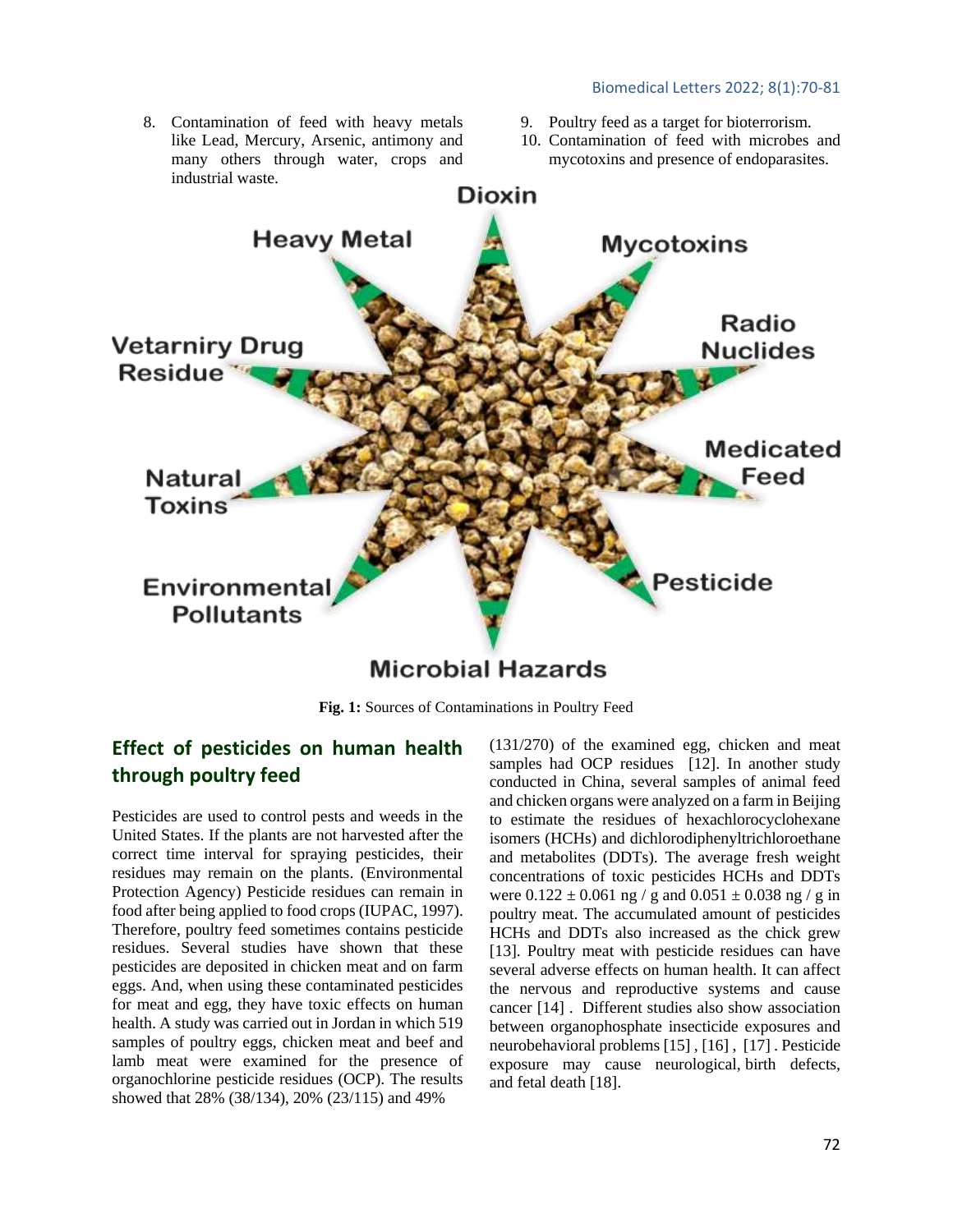### **Effects of antibiotics on human health in poultry feed**

It is common worldwide to keep chickens, turkeys and laying hens in large flocks of 10,000 to 20,000 birds. It was important to have disease control programs for such a high concentration of bird chicks in a confined space. Antibiotics have played an important role in maintaining the health of poultry chicks since 1950. Approximately 45% of antibiotics produced in the United States each year are administered to animals [\[19\]](#page-9-4).

In the past 30 years, antibacterial drugs have been used extensively in poultry feed in sub therapeutic doses. Sub therapeutic use of antibiotics improved not only feed conversion, but also the growth rate of chicks. It significantly reduced the morbidity and mortality of chicks from various diseases. The administration of antibiotics in drinking water is also becoming increasingly important in poultry production.

It is not well established that the effects of sub therapeutic antibiotic use are due to: (a) increased animal metabolism, (b) increased absorption and use of nutrients, (c) antimicrobial activity, or (d) a combination of all previous.

It is difficult to determine the role of the use of antibiotics in animal feed at subtherapeutic doses in the development of resistant bacterial populations compared to the therapeutic use of antibiotics. Salmonella is a common cause of food poisoning in humans. Studies have shown that animal foods are usually involved in the cause of the infection. Salmonellosis has been observed in humans from antibiotic resistant strains of cattle [\[20\]](#page-9-5) . This resistance to antibiotics was the result of the widespread use of antibiotics, but there is no evidence of a connection with the sub therapeutic use of antibiotics in animal feed. It is difficult to rule out whether this food was contaminated before slaughter or if the grocer was the vector of the disease.

However, there is no well-established evidence that the sub therapeutic use of antibiotics results in drug resistance in humans. These studies are very complex and time-consuming. However, studies can be developed to determine drug-resistant diseases in poultry workers who have close contact with animals or products of animal origin, as well as people working in industries that have no contact with animals or products of animal origin. Some information could be obtained through surveys of the available information, which show that the dangers

posed for human health from the sub therapeutic use of antimicrobials in animal feed have not been established or refuted. The lack of data linking human diseases to this sub therapeutic application should not be equated with evidence that the proposed risks do not exist. The studies necessary to identify and measure a specific risk have not been performed [\[21\]](#page-9-6), [\[22\]](#page-9-7).

The use of sub therapeutic antibiotics in poultry feeds caused serious concerns regarding effects of its use on human health. The Food and Drug Administration (FDA) has proposed a ban on some antibiotics at sub therapeutic levels in feed because of the potential for compromising the health of humans.

In advanced countries therapeutic antibiotic use only occurs after other management strategies have been failed. The birds are inspected by vets before and after antibiotic administration. And withholding period is given prior to processing those chickens administered with antibiotics [\[23\]](#page-9-8). Only drugs approved by National Health and Medical Research Council and the National Registration Authority are used [\[24\]](#page-9-9).

### **Effects of dioxins and dioxin-like substances through poultry feed**

As dioxin and Dioxin like compounds are abundantly present in environment due to pollution, there is threat of contamination of animal feed with this toxic compound. After the Belgian dioxin crisis in 1999, scientists are considering Dioxin as important toxic contaminant of animal feed. Dioxin may contaminate product (e.g., clay minerals), or can become part of product during processing e.g., lime in citrus pulp. Poultry Feed can be contaminated with Dioxin, if fuels are utilized for drying of feed e.g., treated wood, contaminated fuel oil and poor-quality coal can be source of this dioxin. Dioxins can also contaminate crops grown in the nearby area of some industrial processes like incinerators. Dioxin gets deposited on plants, soils, and in water from the atmosphere or through fertilizers, pesticides, and irrigation [\[25\]](#page-9-10). Poultry animals are fed mainly on grains obtained from cereals. In poultry feed, fats and meat products obtained from different animals, fish products, grains and other supplements are added to get bestperformance and production goals. Dioxin, and DLCs may be present in animal tissues that are used in feed. Dioxin and dioxin-like compounds (DLCs) and Dibenzofurans after contaminating the animal feed enter into human food chain. Contamination of commercial poultry feed e.g., DLCs in poultry in the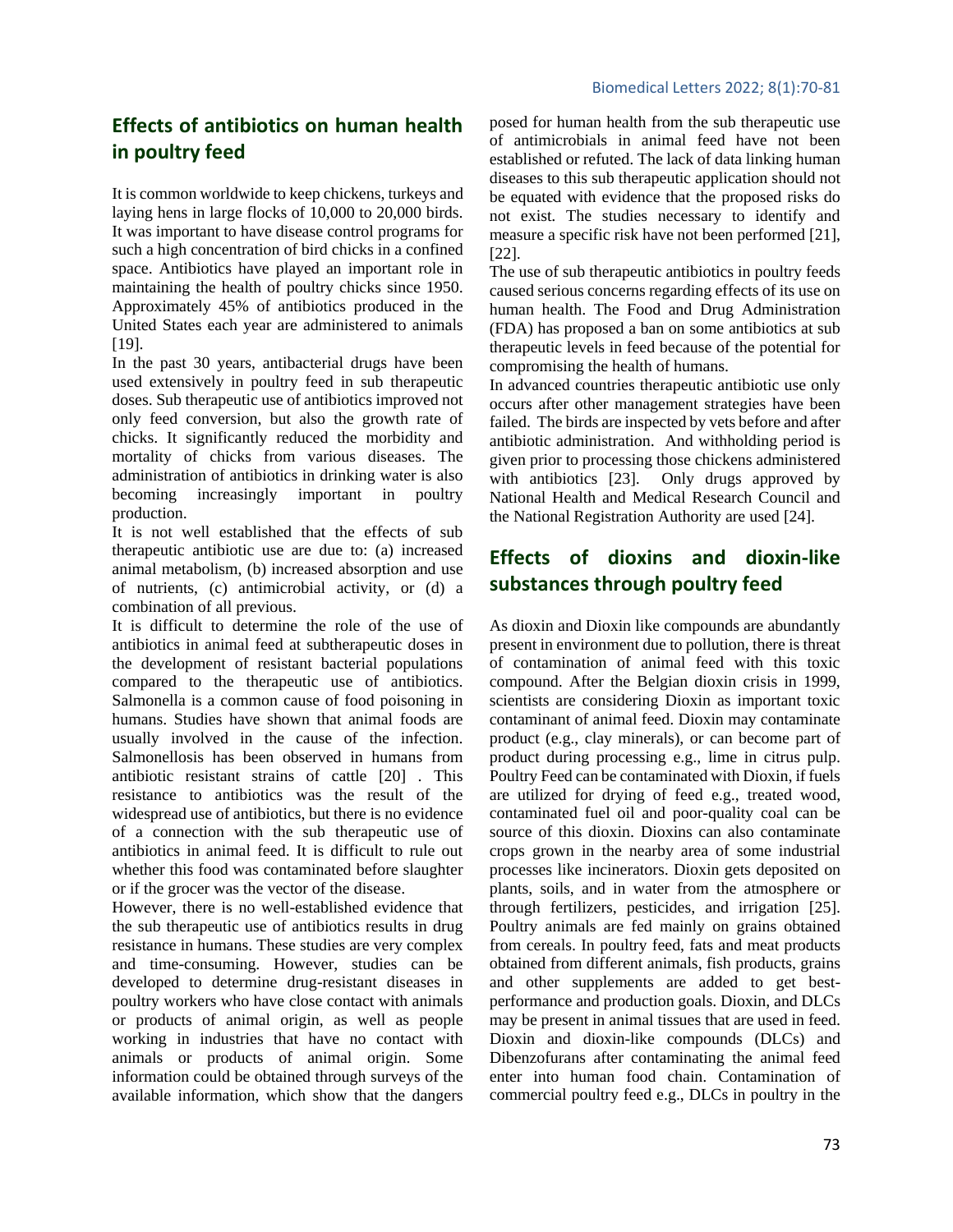United States [\[25\]](#page-9-10), [\[26\]](#page-9-11), has resulted high level of DLCs exposure to the poultry animals [\[11\]](#page-8-10).

One study revealed that poultry animals having access to soil ingest DLCs during feeding if surrounding enjoinment is having DLCs [\[27\]](#page-9-12). One study also showed that egg producing hens fed to soils produce eggs contaminated with DLCs [\[28\]](#page-9-13).

This toxic compound cause number of health hazards to human beings. Its exposure may cause diabetes, cancer, cardiovascular problems, hormonal imbalances like reduction in thyroid and testosterone hormones, immune system disorder, porphyrias, skin and nail abnormalities. In females it may cause early menopause, delayed breast development and endometriosis. It may be associated with altered expression of metabolic enzymes and growth factors [\[29\]](#page-9-14), [\[30\]](#page-9-15) If human beings are exposed during developmental phase to this toxin, it may cause altered neurobehavioral like hearing and psychomotor problems, gender related behaviors, cognition and dentition problems. One study has revealed that neonates born to mothers with elevated plasma dioxin due to exposure to this toxin 30 years before in past, were having raised thyroid-stimulating hormone [\[31\]](#page-9-16).

### **Heavy metal toxicity in poultry feed and effects on human health**

The excess of elements in minerals causes adverse effects in animals and in the human population that consumes animal meat. These essential minerals must be present in the feed of the birds in ideal concentrations for the safety of the health of the animal and human populations. These minerals must be included in the feed according to the guidelines of nutritionists. However, there is still the possibility of contamination of poultry feed with toxic elements from the environment or with food additives, which must be monitored closely. Various ingredients in poultry feed, such as minerals, additives for marine feed (such as fish meal, algae), trace elements (copper sulphate, zinc oxide), Roxarson (kills parasites and improves meat color) and anti-caking agents may be the source of heavy metal contamination. Factors such as groundwater contamination, environmental pollution and industrial waste are the causes of food contamination in the United States. Mercury, cadmium, lead and arsenic are of serious concern because they have toxic properties and do not have an important biological function [\[32\]](#page-9-17) ,[\[33\]](#page-9-18). Arsenic, Lead, Mercury and Zinc cause serious health problems [\[34\]](#page-9-19).European Regulation (EC) No 882/2004 make rules to check the compliance with feed laws, and animal welfare rules [\[35\]](#page-9-20).

#### *Arsenic*

Arsenic usually found in the environment both in organic and inorganic forms. Various Arsenic compound like Phenyl arsenic acids (organic) are used as poultry feed additive for coccidiosis [\[36\]](#page-9-21). The Food and Drug Administration has approved many additives for poultry. Such as Roxarson organic arsenic (3-nitro-4-hydroxyphenylsonic acid, trade name 3-Nitro) and arsanilic acid (2 aminobenzenesonic acid or C6H8 AsNO3) for use in poultry feed. Roxarson is a common arsenic-based additive used in chicken feed. It promotes growth, kills parasites and increases the pink pigmentation of chicken meat. Roxarsone is considered benign in its original form. However, in chickens, it can be converted to more toxic inorganic arsenic under anaerobic conditions [\[37\]](#page-9-22). A withdrawal period is required prior to process animals for human use to reduce tissue levels of arsenic. Studies show that arsenical use is much prevalent in feed production [\[38\]](#page-9-23). The Institute for Agriculture and Trade Policy (IATP), a U.S. has, estimated that use of arsenical drugs exceeds 2 million lb per year [\[39\]](#page-9-24).The presence of arsenic compounds in animal wastes is directly related to the presence of arsenicals to animal feeds. It was reported that Arsenicals excreted by animals in waste is proportional to the concentrations administered in feed [\[40\]](#page-9-25) . Samples of poultry litter from aviaries in Virginia were analyzed. In the poultry litter, an average of 40.4 mg / kg of total arsenic ( $n =$ 41) was present. The bed contained arsenic in the range of 1.1-59.7 mg / kg. Poultry farm workers are also at risk of exposure to roxarson and arsenic in waste, dust and the environment. One study showed that, compared to arsenite, Roxarson increased angiogenic potential and decreased cytotoxicity in cultured human epithelial cells [\[41\]](#page-9-26). This study suggested roxarsone-induced vascular changes may cause tumors and vascular disease. Use of roxarsone in poultry feed has become controversial. Many food suppliers have stopped using roxarsone. But still, about 70 percent of broiler chickens are fed on feed having roxarsone in the U.S. The chronic exposure to Arsenic can cause different skin, lungs, liver and blood manifestations. First of all Prof. K. C. Saha in July 1982 at School of Tropical Medicine, Calcutta diagnosed patient with Arsenic poisoning in 1984 [\[42\]](#page-9-27). The skin changes may manifest as presence of erythematous flush leading to melanosis,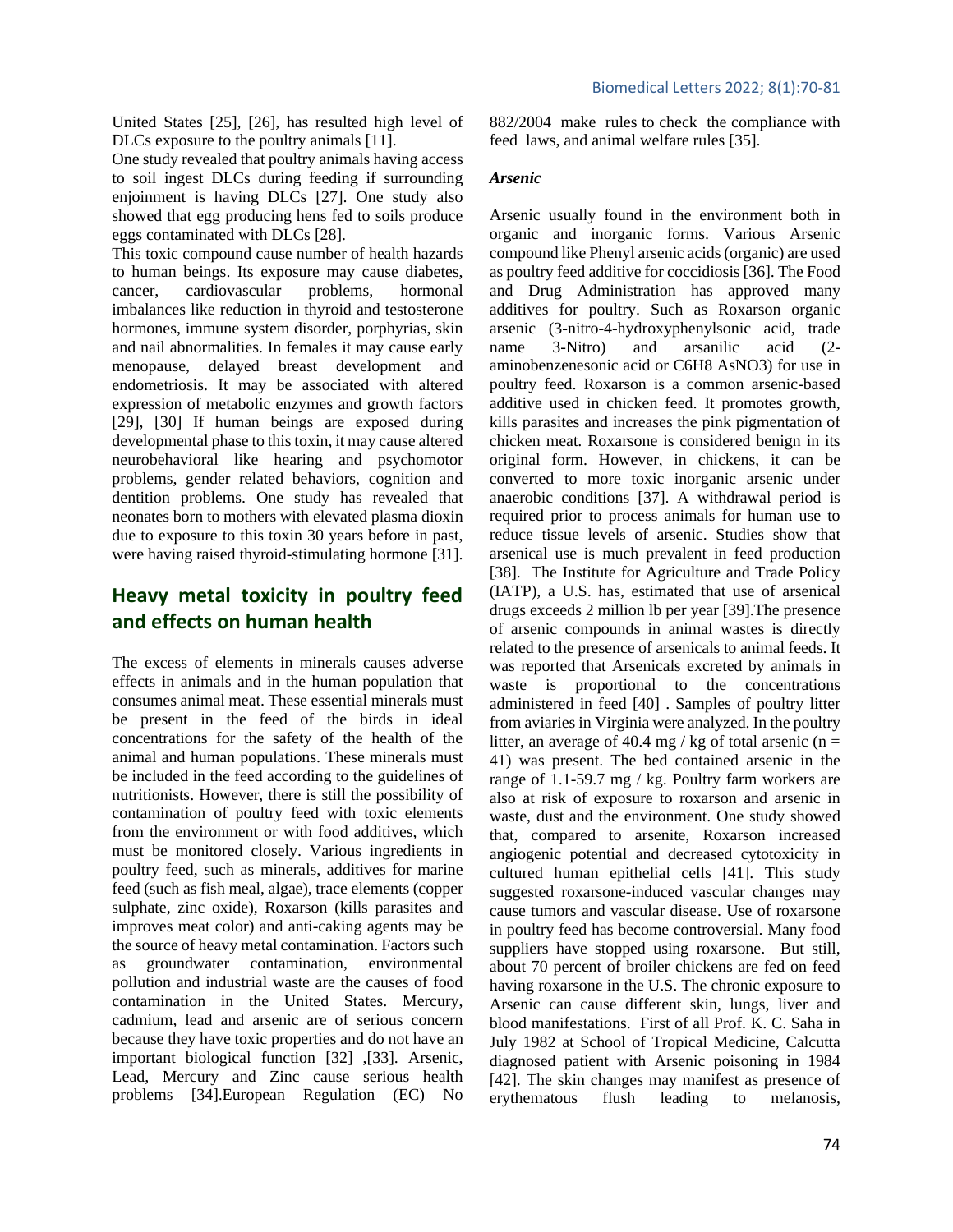hyperkeratosis, and desquamation. There are patchy dermal pigmentations like rain drops on dust road [\[43\]](#page-9-28). Chronic exposure may cause basal cell and squamous cell Carcinomas. (Pershagen, G. Braman) a rare precancerous skin lesion known as Bowen's disease is considered to be caused by arsenic and human papilloma virus (HPV) [\[44\]](#page-9-29).

There may be anemia, Thrombocytopenia, megaloblastic anemia and leucopenia and its toxicity can cause decrease in hemoglobin, packed cell volume, erythrocyte count, and total leukocyte count, and lymphocytes [\[45\]](#page-9-30). Lung complications like Asthmatic bronchitis may occur. Problems like hepatomegaly, splenomegaly& ascites may be seen in many cases. Chronic Arsenic poisoning may cause cancer of skin, lungs, bladder and uterus [\[46\]](#page-10-0).

#### *Lead*

Soil, air and water, can be contaminated from smelters, combustion engines, brning oil, industrial waste, lead pipes, etc. [\[47\]](#page-10-1) . Industrial waste, Lead can contaminate soil and water. And the plants that are used for poultry feed can settle in the soil. Lead can also contaminate water if lead tubes are used. Lead comes in two forms: one is organic and the other is inorganic. The organic form of lead is more toxic than the inorganic form. One study found that the concentration of lead residues in the liver, kidneys, eggs, ovaries and fallopian tubes of laying hens increased with increasing lead concentration in the feed. The dose-response relationship was therefore significant [\[48\]](#page-10-2). There is seen positive correlation between lead concentration of egg with dietary lead level and it was seen that concentration of Pb in eggs was more in yolk and lowest in ALB [\[49\]](#page-10-3) , [\[9\]](#page-8-8). After absorption from gastrointestinal tract there is formation of metallo-proteins containing Lead, which are then transferred to different parts of chicken. Lead is deposited in bones, kidneys, liver and different tissues of bird [\[50\]](#page-10-4),(NRC 2001, EFSA 2010). Lead affects almost every system of animal body like renal, endocrine, cardiovascular, immune system, reproductive and musculoskeletal system [\[51\]](#page-10-5), MVM 2008). Lead contamination is also seen in egg yolks and different tissues of chicken like skeletal muscles [\[9\]](#page-8-8). These contaminated eggs and meat cause potential public health hazard which should be monitored strictly. In humans lead exposure causes toxic effects both in children and adults. Lead is easily distributed in the body, and can cross the blood-brain barrier [\[52\]](#page-10-6). Ninety percent of lead is deposited in the active matrix of bone which act as inert reservoir of Pb in the body

[\[53\]](#page-10-7). In children it may cause neurobehavioral disorder, poor cognitive performance, delayed puberty, and growth retardation. Toxicity in mother can cause reduced fetal growth. In adults It may cause<br>decrease in kidney function, hypertension, decrease in kidney function, hypertension, degenerative disorders of CNS, tremors and increased tendency to develop cataract [\[54\]](#page-10-8).

### *Mercury*

Soils can retain mercury for a long duration of time, and mercury deposited in soil may continue to be released to surface waters for longer period of time may be for thousands of years. Poultry feed may get contaminated with mercury during processing or from Feed ingredients, like use of mercury contaminated fish and crops etc. Mercury from the atmosphere may also get deposited on plants [\[55\]](#page-10-9). Plants not only get contaminated with mercury from air but also from uptake of gaseous Hg0 and when these mercury contaminated plants are used to make poultry feed causes serious adverse effect not only to chicken but also to human. In one study it was evident that when seed grain treated with organo-mercurial fungicides was used to feed poultry the residue of mercury was found in eggs and meat of chicken in significant amount [\[56\]](#page-10-10).

Mercury poisoning in humans can cause several health problems, such as: B. Effects on the central nervous system, e. Limb numbness. Tremors, ataxia, dysarthria and narrowing of the visual field. Damage to the cerebellum and facial cortex. It can also cause nausea, vomiting and abdominal pain, diarrhea and exposure-related colitis. Other symptoms include discoloration of the gums, perioral paresthesia and drooling.

The minimate tragedy is known for its organic mercury poisoning, which caused teratogenic effects similar to cerebral palsy [\[57\]](#page-10-11). It may cause mental retardation, , seizures, chorea, tremors, Cataracts, spasticity, hepatic enzyme disturbance, respiratory tract irritation, renal dysfunction and Cardiac arrhythmias [\[58\]](#page-10-12).

### *Cadmium*

Cadmium is naturally in inorganic form, which is created by the wear and tear of rocks. Tremendous advances in technology and its use in daily life have increased cadmium levels in soil and water. It is used for electroplating, paints and batteries. Various industrial processes, such as metal smelting, fuel burning and waste disposal through incinerators,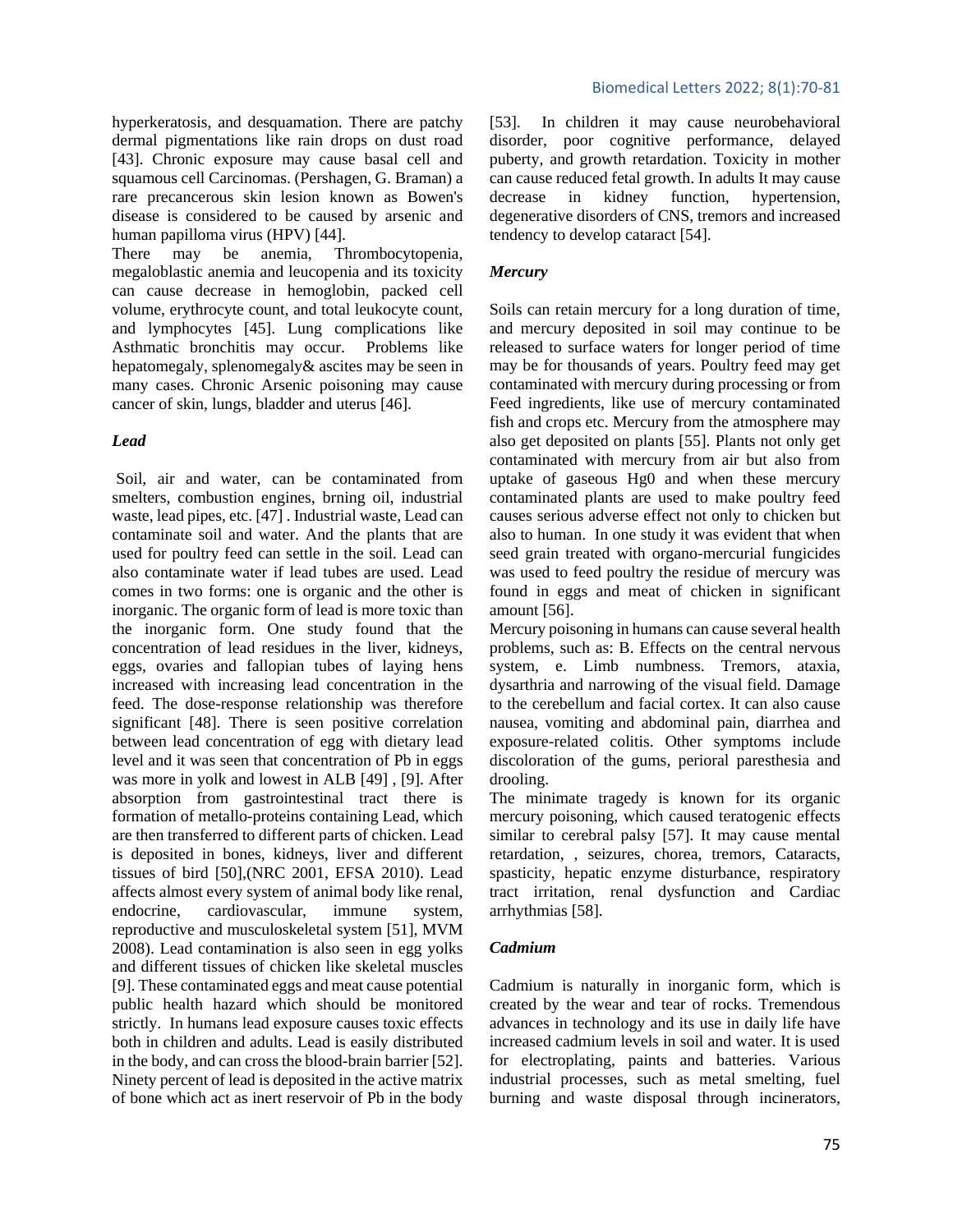discarded cadmium chloride products and fertilizers, have increased cadmium levels in the environment. This is how cadmium can enter the food chain from the environment [EFSA2004, 2009a]. Cadmium absorption by plants increases with increasing cadmium concentration in the soil. When contaminated plants are used to make poultry feed, it has adverse effects on animals and humans. There is a direct relationship between Cd levels in the diet and Cd concentrations in tissues. Another important factor that influences the Cd concentration in the tissue is the dose and duration of the Cd ingestion [\[5\]](#page-8-4) . One study also revealed that feed composition has direct effect on its retention of trace elements by tissues [\[59\]](#page-10-13). One study done in Khyber Pakhtunkhaw (KPK) Pakistan has showed increased level of cd in eggs and meat of the poultry obtained from different areas of KPK. Additionally It was demonstrated that liver contained increased concentration of cadmium as compared to thigh and breast muscle but concentration of cd in eggs, liver and meat was higher than maximum permissible levels [\[60\]](#page-10-14) .( There is no essential function of cadmium in human body but has resemblance with many essential metals [\[61\]](#page-10-15). It resembles zinc and copper, and iron [\[62\]](#page-10-16). It is easily absorbed and distributed in the tissue, which affects the absorption of copper and zinc [NRC2001]. It is easily transported to cells, but it is very difficult to be released from the cell. Cadmium is deposited in the kidneys and liver. Its exposure causes renal toxicity, osteoporosis, CNS toxicity, teratogenesis, cancer and endocrine abnormalities.

### **Mycotoxin contamination of poultry feed and its adverse effects on human**

The word mykin means fungus so "Mycotoxin" means toxin derived from fungus also known as bisfuranocoumarines compounds. These toxic compounds were first discovered in 1960s ([\[63\]](#page-10-17). These toxins are well known for their teratogenic, carcinogenic and, mutagenic effect [\[64\]](#page-10-18), [\[65\]](#page-10-19).Different species of fungus or molds produce different kinds of mycotoxins such as Aflatoxins (AF), ochratoxin A (OTA), zearalenone (ZEN), Deoxynivalenol (DON) fumonisins (FUM), trichothecenes are some of the mycotoxins that can significantly affect poultry species through poultry feed .poultry feed is contaminated with mycotoxins due to consumption of contaminated cereals and grains for the preparation of poultry feed [\[66\]](#page-10-20).

#### Biomedical Letters 2022; 8(1):70-81

A worldwide survey was performed during 2004-2013 to evaluate the extent of mycotoxin contamination in feeds and feed ingredients. In this study 25,944 samples were collected globally. 85,000 individual analyses were performed, to check the presence of important mycotoxins AF, FUM, OTA, and ZEN [\[67\]](#page-10-21). The study found that 76% of the samples contained detectable levels of at least 1 mycotoxin. The research has been published in many peer-reviewed articles[\[68\]](#page-10-22).

It is already known that contamination of animal feed with mycotoxins in animals can lead to mortality and transmission of mycotoxins to humans through the consumption of eggs, meat or milk [\[69\]](#page-10-23).

Mycotoxin of poultry feed not only affects chicken health and growth but also contaminate its eggs and meat. In one study analysis were done to find Aflatoxin contaminated feed effect on aflatoxins residue level in eggs, organs (liver, kidney, gizzard) muscles (breast, leg),) and litter. It was seen, that aflatoxin residues were present in eggs, muscles (legs, breast), organs (liver, kidney and gizzard) and litter in noticeable amounts [\[70\]](#page-10-24). Mycotoxin transmitted to human through contaminated food stuff causes various grave effects to human health.

Chronic toxicity Symptoms my include gastroenteritis esophageal pain, mucous membrane hyperemia, asphyxiation, laryngitis, and vertigo [\[69\]](#page-10-23). Aflatoxicosis is a condition in which person develop hepatitis and jaundice and ultimately death of that person [\[71\]](#page-10-25). Aflatoxin in synergistically presence of HBV infection causes liver cancer (Hepatocellular carcinoma) in which (IARC, 1993). The cancer usually develops due to chronic dietary exposure of aflatoxin.

Approximately 250,000 deaths are caused by hepatocellular carcinomas in China and Sub-Saharan Africa annually due to intake of aflatoxin contaminated food and increased prevalence of hepatitis B [\[72\]](#page-10-26). Aflatoxins are also thought to cause Kwashiorkor and Reye's syndrome in children. Aflatoxin exposure caused decreased levels of secretory immunoglobulin A (IgA) in Gambian children [\[73\]](#page-10-27). Aflatoxins cause decreased human cellular immunity that decrease resistance to infections.

### **Radioactive substance in poultry feed**

Naturally soil is having different concentration of heavy metals which can cause varying quantity of radioactivity [\[74\]](#page-10-28). Earth is exposed continuously to solar radiations and other radiations from different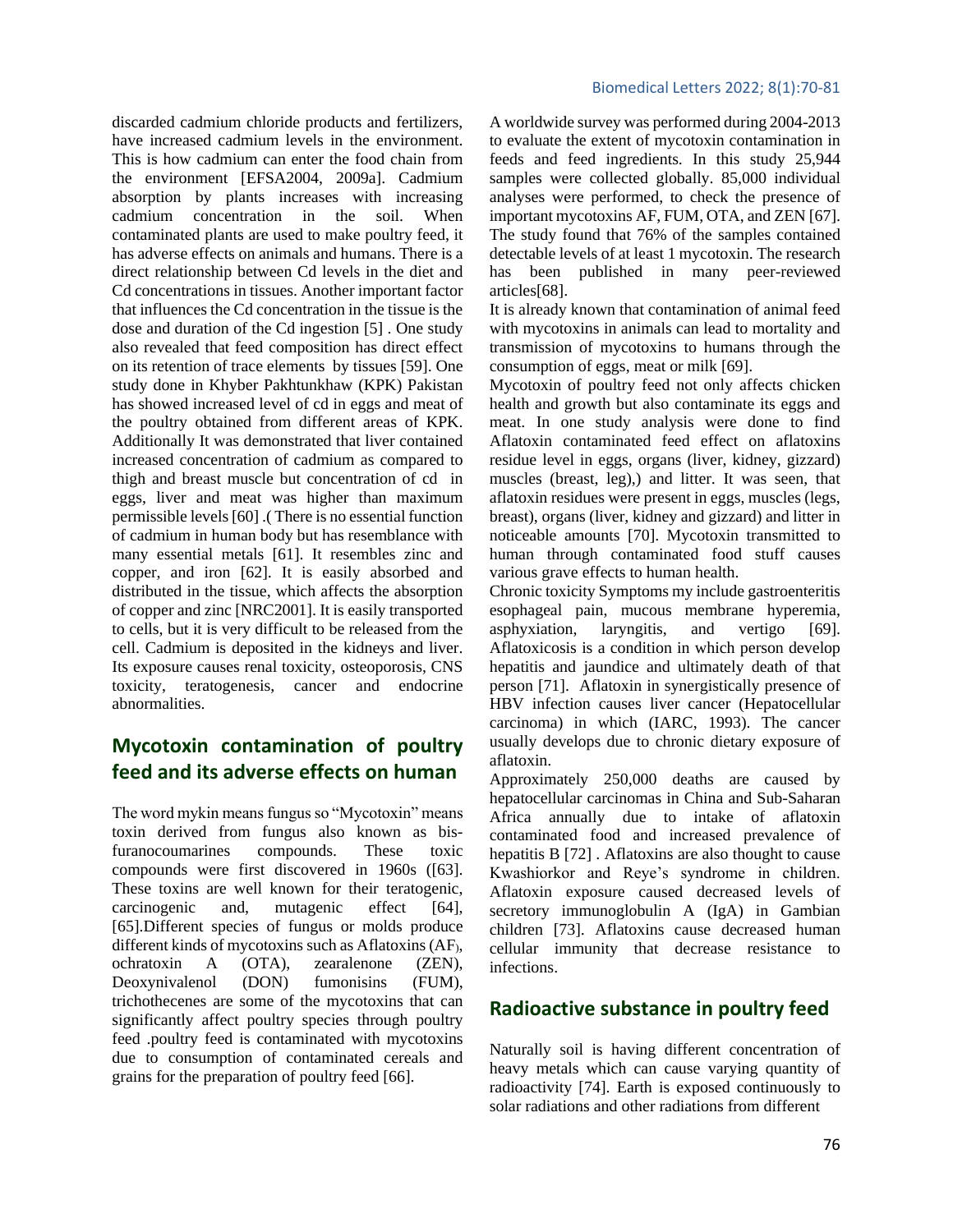Biomedical Letters 2022; 8(1):70-81



# **Duration of exposure** Types and concentration of contaminants



**Fig. 2:** Safe animal feed-safe food- safeguard human health

sources outside the biosphere, are called cosmic waves [\[75\]](#page-10-29). So, every living thing on earth is persistently exposed to small amount of different radiations known as natural back ground radiations. Due to advance technology in nuclear science radioactive substances are being used in medicine, nuclear weapons and nuclear power plants [\[76\]](#page-10-30). These radioactive substances are emitting radiations which are harmful for living things. Different plants and

animals which are part of food chain are also exposed to these radiations, so are source of transfer of radio nuclides to humans [\[77\]](#page-10-31). Forage crops used to make poultry feed can be exposed to radiation from soil, air and groundwater. The rock phosphates used in the manufacture of fertilizers contain a high proportion of uranium, thorium and radium. These fertilizers release radon (a product of rotten uranium) that contaminates the soil. Air and groundwater are finally polluting the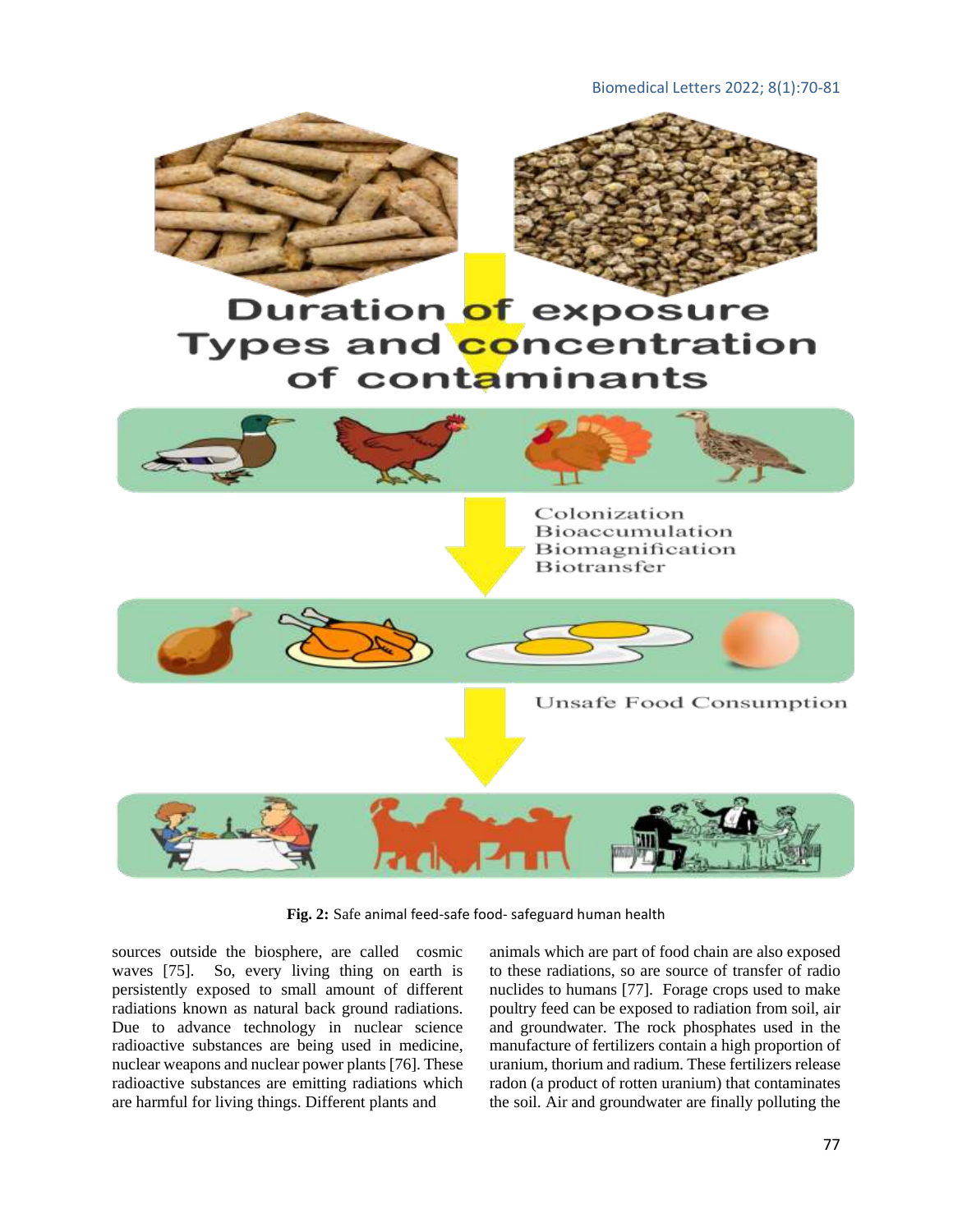crop. A study carried out in Algeria in 2011 found an increase in radioactivity in the soil where phosphate fertilizers were used compared to the soil where no fertilizers were used [\[78\]](#page-11-0). Moreover ground water emits 500 million curies of radon annually worldwide, which act as indirect source of radionuclide [\[79\]](#page-11-1). When contaminated crops or water is used to make poultry feed radioactive substance can be transferred to animals [\[80\]](#page-11-2). Different vitamins and minerals are added in poultry feed for better growth of animals. Phosphorous is one of the most important minerals for metabolic reactions of living organisms. Dicalcium phosphate (DCP) is added in animal feed for supplementation of phosphate. DCP is mined from phosphate rocks and may contain 238U and its series depending on its nature of source. Different studies revealed presence of varying amount of 238U activity in DCP [\[81\]](#page-11-3).

As human take eggs and meat so poultry feed should be strictly monitored for the presence of radioactive substance as it may harm human being [\[82\]](#page-11-4).

Person eating radionuclide-contaminated food will have increased radioactivity inside the body. This will cause increased exposure of internal tissues to radiations. In one study it was estimated that if one year old baby drinks 0.5 L of milk having 100 Bq/L of 131I daily he will have 0.009 mSv more exposure to radiations as compared to others [\[83\]](#page-11-5) .

The effect of radiations on human being depends upon the type of substance and amount of radiations. Lethal dose of highly radioactive 210 Po (polonium) can be as small as 1μg and can severely affect the kidneys, bone marrow, reproductive system, spleen, digestive tract [\[84\]](#page-11-6).

### **Conclusion**

Chicken meat has several nutritional benefits and is an inexpensive source of protein-rich material for humans. However, due to the commercialization of the poultry industry, many risks to human health can arise if adequate supervision and care are not applied during the production process. Feeding birds can be a tremendous source of toxic contamination. This contamination not only causes animal health problems but can also be dangerous for humans. Poultry feed must therefore be consumed and marketed after adequate experimental analysis, otherwise it can cause many potential risks for animals and, ultimately, for people who consume meat and eggs (**Fig. 2**). The government must therefore take strict measures to implement food safety laws in the poultry industry.

### **Author's contributions**

Dr. Saima Suleman substantially contributed in conception and designing this review article. Dr. Arif Malik supervised in writing this manuscript. Dr. Majeeda Rasheed, and Waqas Farooq participated in reviewing the document and development of this manuscript.

#### Conflict of interest

The authors declare no conflict of interest.

### **References**

- <span id="page-8-0"></span>[1] Manu JM, Barminas JT, Aliyu BA, Osemeahon SA. Influence of ferrous sulfate hepta hydrate on poultry manure pH and microbial life to reduce ammonical odors. Archives of Applied Science Research. 2013;5:197-203.
- <span id="page-8-1"></span>[2] Nicol CJ. The behavioural biology of chickens: CABI; 2015.
- <span id="page-8-2"></span>[3] Scott BR. Health risk evaluations for ingestion exposure of humans to polonium-210. Dose-Response. 2007;5:doseresponse. 06-013. Scott.
- <span id="page-8-3"></span>[4] Bhatti BM, Talat T, Sardar R. ESTIMA TION OF CRUDE FIBRE AND CRUDE PROTEIN IN COMMERCIAL POUL TRY RA T. JONS AND SOME IMPORT ANT FEED INGREDIENTS. Pakistan Veterinary Journal. 2002.
- <span id="page-8-4"></span>[5] Bordoni A, Danesi F. Poultry Meat Nutritive Value and Human Health. Poultry Quality Evaluation: Elsevier; 2017. p. 279-90.
- <span id="page-8-5"></span>[6] General S. HORMONE RESEARCH IN P DIATRICS. 2010.
- <span id="page-8-6"></span>[7] Berhilevych O, Chechet O, Fritsak M, Kasianchuk VV, Smiianov VA. Ensuring Public Health: Monitoring of Hormone Residues in Poultry Meat. 2021.
- <span id="page-8-7"></span>[8] Tabler T, Wells JB, Zhai W. Chickens Do Not Receive Growth Hormones: So why All the Confusion?: Mississippi State University Extension Service; 2013.
- <span id="page-8-8"></span>[9] Trampel DW, Imerman PM, Carson TL, Kinker JA, Ensley SM. Lead contamination of chicken eggs and tissues from a small farm flock. Journal of Veterinary Diagnostic Investigation. 2003;15:418-22.
- <span id="page-8-9"></span>[10] Gupta PK. Epidemiology of animal poisonings in Asia. Veterinary Toxicology: Elsevier; 2018. p. 57-69.
- <span id="page-8-10"></span>[11] Van Eijkeren JC, Zeilmaker MJ, Kan C, Traag WA, Hoogenboom L. A toxicokinetic model for the carryover of dioxins and PCBs from feed and soil to eggs. Food additives and contaminants. 2006;23:509-17.
- <span id="page-8-11"></span>[12] Ahmad R, Nida'M S, Estaitieh H. Occurrence of organochlorine pesticide residues in eggs, chicken and meat in Jordan. Chemosphere. 2010;78:667-71.
- <span id="page-8-12"></span>[13] Tao S, Liu W, Li X, Zhou D, Li X, Yang Y, et al. Organochlorine pesticide residuals in chickens and eggs at a poultry farm in Beijing, China. Environmental Pollution. 2009;157:497-502.
- <span id="page-8-13"></span>[14] Hamid A, Yaqub G, Ahmed SR, Aziz N. Assessment of human health risk associated with the presence of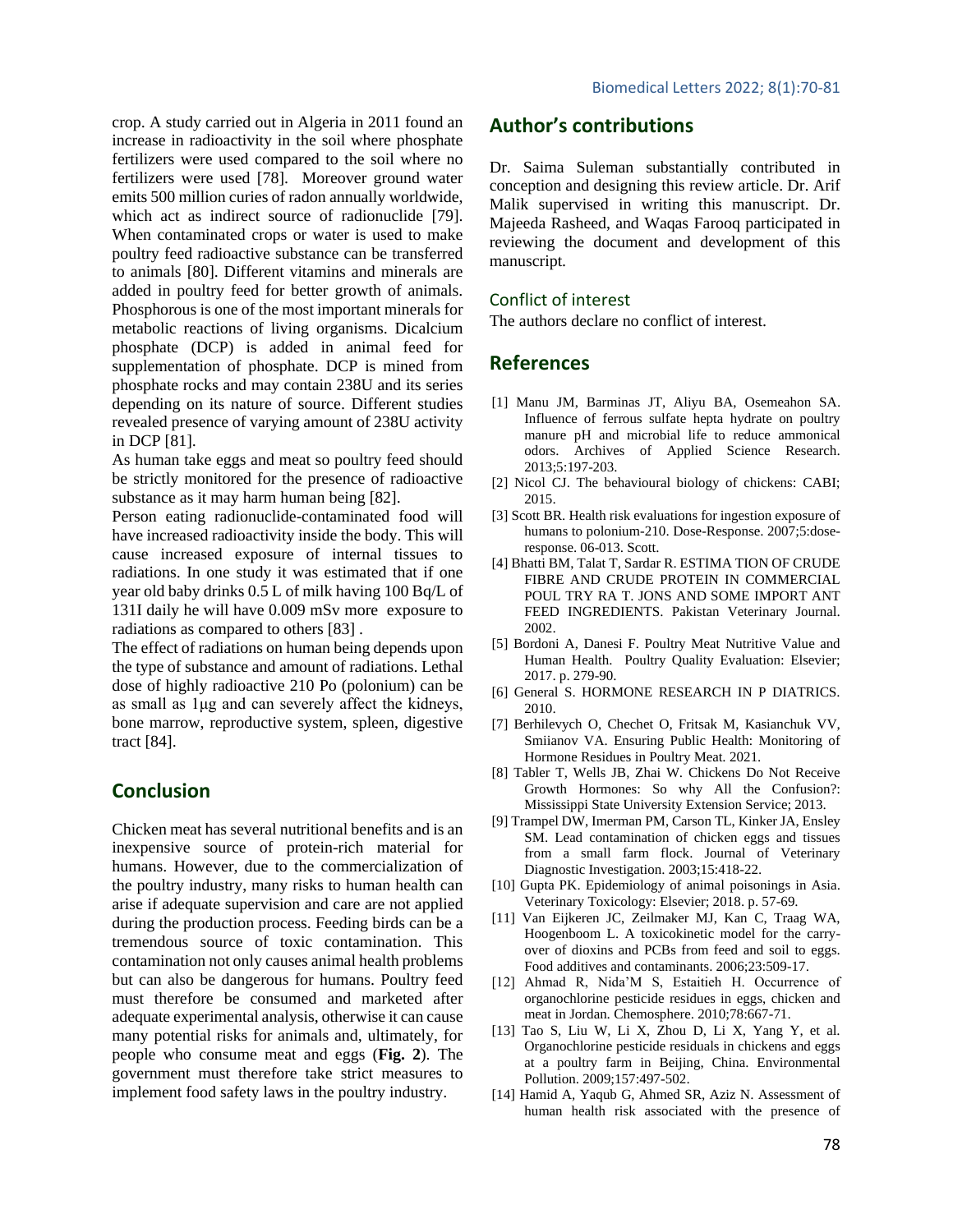#### Biomedical Letters 2022; 8(1):70-81

pesticides in chicken eggs. Food Science and Technology. 2017;37:378-82.

- <span id="page-9-0"></span>[15] Jurewicz J, Hanke W. Prenatal and childhood exposure to pesticides and neurobehavioral development: review of epidemiological studies. International journal of occupational medicine and environmental health. 2008;21:121-32.
- <span id="page-9-1"></span>[16] Weselak M, Arbuckle T, Foster W. Pesticide exposures and developmental outcomes: the epidemiological evidence. Journal of Toxicology and Environmental Health, Part B. 2007;10:41-80.
- <span id="page-9-2"></span>[17] Wigle DT, Arbuckle TE, Turner MC, Bérubé A, Yang Q, Liu S, et al. Epidemiologic evidence of relationships between reproductive and child health outcomes and environmental chemical contaminants. Journal of Toxicology and Environmental Health, Part B. 2008;11:373-517.
- <span id="page-9-3"></span>[18] Nicolopoulou-Stamati P, Maipas S, Kotampasi C, Stamatis P, Hens L. Chemical pesticides and human health: the urgent need for a new concept in agriculture. Frontiers in public health. 2016;4:148.
- <span id="page-9-4"></span>[19] Sasidhar P. Block-3 Poultry Welfare Standards. Indira Gandhi National Open University, New Delhi; 2021.
- <span id="page-9-5"></span>[20] Holmberg SD, Wells JG, Cohen ML. Animal-to-man transmission of antimicrobial-resistant Salmonella: investigations of US outbreaks, 1971-1983. Science. 1984;225:833-5.
- <span id="page-9-6"></span>[21] Hosain MZ, Kabir SL, Kamal MM. Antimicrobial uses for livestock production in developing countries.
- <span id="page-9-7"></span>[22] Adkinson Jr N. The effects on human health of subtherapeutic use of antimicrobials animal feed. Nat Acad Sci USA1980.
- <span id="page-9-8"></span>[23] Premaratne A, Zhang H, Wang R, Chinivasagam N, Billington C. Phage Biotechnology to Mitigate Antimicrobial Resistance in Agriculture. Sustainable Agriculture Reviews 49: Springer; 2021. p. 313-45.
- <span id="page-9-9"></span>[24] Chua AQ, Verma M, Hsu LY, Legido-Quigley H. An analysis of national action plans on antimicrobial resistance in Southeast Asia using a governance framework approach. The Lancet Regional Health-Western Pacific. 2021;7:100084.
- <span id="page-9-10"></span>[25] Brulport A, Le Corre L, Chagnon M-C. Chronic exposure of 2, 3, 7, 8-tetrachlorodibenzo-p-dioxin (TCDD) induces an obesogenic effect in C57BL/6J mice fed a high fat diet. Toxicology. 2017;390:43-52.
- <span id="page-9-11"></span>[26] Sanchez MC. Food law and regulation for non-lawyers: a US perspective: Springer; 2018.
- <span id="page-9-12"></span>[27] Shappell N, Shipitalo M, Billey L. Estrogenicity of agricultural runoff: A rainfall simulation study of worstcase scenarios using fresh layer and roaster litter, and farrowing swine manure. Science of The Total Environment. 2021;750:141188.
- <span id="page-9-13"></span>[28] Schuler F, Schmid P, Schlatter C. The transfer of polychlorinated dibenzo-p-dioxins and dibenzofurans from soil into eggs of foraging chicken. Chemosphere. 1997;34:711-8.
- <span id="page-9-14"></span>[29] Lambert GH, Needham LL, Turner W, Lai TJ, Patterson DG, Guo YL. Induced CYP1A2 activity as a phenotypic biomarker in humans highly exposed to certain PCBs/PCDFs. Environmental science & technology. 2006;40:6176-80.
- <span id="page-9-15"></span>[30] McHale CM, Zhang L, Hubbard AE, Zhao X, Baccarelli A, Pesatori AC, et al. Microarray analysis of gene expression in peripheral blood mononuclear cells from dioxin-exposed human subjects. Toxicology. 2007;229:101-13.
- <span id="page-9-16"></span>[31] Baccarelli A, Giacomini SM, Corbetta C, Landi MT, Bonzini M, Consonni D, et al. Neonatal thyroid function in Seveso 25 years after maternal exposure to dioxin. PLoS Med. 2008;5:e161.
- <span id="page-9-17"></span>[32] Gump BB, Hruska B, Parsons PJ, Palmer CD, MacKenzie JA, Bendinskas K, et al. Dietary contributions to increased background lead, mercury, and cadmium in 9– 11 year old children: Accounting for racial differences. Environmental research. 2020;185:109308.
- <span id="page-9-18"></span>[33] López-Alonso M. Animal feed contamination by toxic metals. Animal Feed Contamination: Elsevier; 2012. p. 183-204.
- <span id="page-9-19"></span>[34] Jadhav S, Sarkar S, Patil R, Tripathi H. Effects of subchronic exposure via drinking water to a mixture of eight water-contaminating metals: a biochemical and histopathological study in male rats. Archives of environmental contamination and toxicology. 2007;53:667-77.
- <span id="page-9-20"></span>[35] Adamse P, Van der Fels-Klerx H, de Jong J. Cadmium, lead, mercury and arsenic in animal feed and feed materials–trend analysis of monitoring results. Food Additives & Contaminants: Part A. 2017;34:1298-311.
- <span id="page-9-21"></span>[36] Ghosh A, Awal MA, Majumder S, Sikder MH, Rao DR. Arsenic residues in broiler meat and excreta at arsenic prone areas of Bangladesh. ||| Bangladesh Journal of Pharmacology. 2012;7:178-85.
- <span id="page-9-22"></span>[37] Hu Y, Zhang W, Cheng H, Tao S. Public health risk of arsenic species in chicken tissues from live poultry markets of Guangdong province, China. Environmental Science & Technology. 2017;51:3508-17.
- <span id="page-9-23"></span>[38] Chapman H, Johnson Z. Use of antibiotics and roxarsone in broiler chickens in the USA: analysis for the years 1995 to 2000. Poultry Science. 2002;81:356-64.
- <span id="page-9-24"></span>[39] Wallinga D. Frequently asked questions on playing chicken: avoiding arsenic in your meat. Institute for Agriculture and Trade Policy. 2006;4.
- <span id="page-9-25"></span>[40] Zhao D, Wang J, Yin D, Li M, Chen X, Juhasz AL, et al. Arsanilic acid contributes more to total arsenic than roxarsone in chicken meat from Chinese markets. Journal of hazardous materials. 2020;383:121178.
- <span id="page-9-26"></span>[41] Basu P, Ghosh RN, Grove LE, Klei L, Barchowsky A. Angiogenic potential of 3-nitro-4-hydroxy benzene arsonic acid (roxarsone). Environmental Health Perspectives. 2008;116:520-3.
- <span id="page-9-27"></span>[42] Saha K. Melanokeratosis from arsenic contaminated tubewell water. Indian journal of dermatology. 1984;29:37-46.
- <span id="page-9-28"></span>[43] Hughes MF, Beck BD, Chen Y, Lewis AS, Thomas DJ. Arsenic exposure and toxicology: a historical perspective. Toxicological Sciences. 2011;123:305-32.
- <span id="page-9-29"></span>[44] Lellis RF, Veasey JV, Gonçalves RDJ. Pigmented Bowen's disease associated with high-risk HPV simulating melanoma of the hand. Anais brasileiros de dermatologia. 2017;92:686-8.
- <span id="page-9-30"></span>[45] Rahman S, Kumar A, Kumar R, Ali M, Ghosh A. Hematological and Free Radicals Changes among People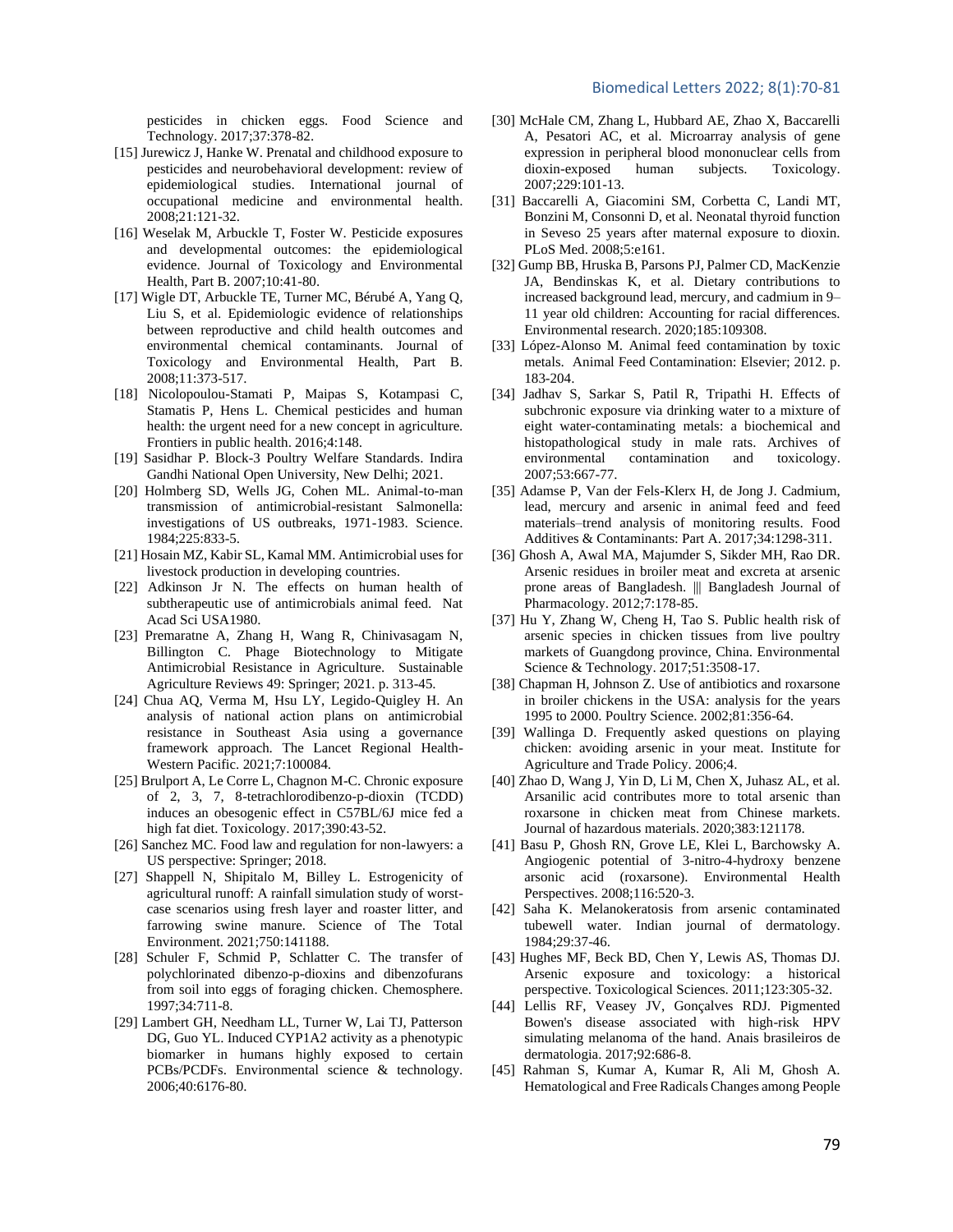of Arsenic Endemic Region of Buxar District of Bihar, India. Int J Pub Health Safe. 2019;4:2.

- <span id="page-10-0"></span>[46] Kumar A, Ghosh AK. Arsenic and Cancer. Environmental Exposures and Human Health Challenges: IGI Global; 2019. p. 106-32.
- <span id="page-10-1"></span>[47] Kumar A, Singh N, Pandey R, Gupta VK, Sharma B. Biochemical and molecular targets of heavy metals and their actions. Biomedical applications of metals: Springer; 2018. p. 297-319.
- <span id="page-10-2"></span>[48] Miao L, Li L, Qi M, Zhou M, Zhang N, Zou X. Effects of excess dietary fluoride on serum biochemical indices, egg quality, and concentrations of fluoride in soft organs, eggs, and serum of laying hens. Biological trace element research. 2017;180:146-52.
- <span id="page-10-3"></span>[49] Yuan C, Song H, Jiang Y, Azzam M, Zhu S, Zou X. Effects of lead contamination in feed on laying performance, lead retention of organs and eggs, protein metabolism, and hormone levels of laying hens. Journal of Applied Poultry Research. 2013;22:878-84.
- <span id="page-10-4"></span>[50] Erickson PS, Kalscheur KF. Nutrition and feeding of dairy cattle. Animal Agriculture: Elsevier; 2020. p. 157-80.
- <span id="page-10-5"></span>[51] Bampidis V, Lymberopoulos A, Christodoulou V, Belibasaki S. Impacts of supplemental dietary biotin on lameness in sheep. Animal feed science and technology. 2007;134:162-9.
- <span id="page-10-6"></span>[52] Islam MS, Kazi MAI, Hossain MM, Ahsan MA, Hossain AM. Propagation of heavy metals in poultry feed production in Bangladesh. Bangladesh Journal of Scientific and Industrial Research. 2007;42:465-74.
- <span id="page-10-7"></span>[53] Gupta RC. Veterinary toxicology: basic and clinical principles: Academic press; 2012.
- <span id="page-10-8"></span>[54] Schaumberg DA, Mendes F, Balaram M, Dana MR, Sparrow D, Hu H. Accumulated lead exposure and risk of age-related cataract in men. Jama. 2004;292:2750-4.
- <span id="page-10-9"></span>[55] Alam MM, Haque MM. Presence of Antibacterial Substances, Nitrofuran Metabolites and other Chemicals in Farmed Pangasius and Tilapia in Bangladesh: Probabilistic Health Risk Assessment. Toxicology Reports. 2021.
- <span id="page-10-10"></span>[56] Nawrocka A, Durkalec M, Szkoda J, Filipek A, Kmiecik M, Żmudzki J, et al. Total mercury levels in the muscle and liver of livestock and game animals in Poland, 2009– 2018. Chemosphere. 2020;258:127311.
- <span id="page-10-11"></span>[57] Tohyama C. Comment on "Rethinking the Minamata Tragedy: What Mercury Species Was Really Responsible?". Environmental Science & Technology. 2020;54:8486-7.
- <span id="page-10-12"></span>[58] Gupta DK, Tiwari S, Razafindrabe B, Chatterjee S. Arsenic contamination from historical aspects to the present. Arsenic Contamination in the Environment: Springer; 2017. p. 1-12.
- <span id="page-10-13"></span>[59] Čolić A, Mačkić S, Ahmetović N, Antunović B, Šukalić A, Brkić E, et al. Human Health Risk Assessment of Cadmium from Cattle Meat and Offal in Central Bosnia Canton. Agriculturae Conspectus Scientificus. 2017;82:315-20.
- <span id="page-10-14"></span>[60] Khan Z, Sultan A, Khan R, Khan S, Imranullah FK, Farid K. Concentrations of heavy metals and minerals in poultry eggs and meat produced in Khyber Pakhtunkhwa, Pakistan. Meat Sci Vet Public Health [Internet]. 2016;1:4-10.
- <span id="page-10-15"></span>[61] Alexander J, Benford D, Boobis A, Eskola M, Fink‐ Gremmels J, Fürst P, et al. Risk assessment of contaminants in food and feed. EFSA Journal. 2012;10:s1004.
- <span id="page-10-16"></span>[62] Pond WG, Church DB, Pond KR, Schoknecht PA. Basic animal nutrition and feeding: John Wiley & Sons; 2004.
- <span id="page-10-17"></span>[63] Yunus AW, Razzazi-Fazeli E, Bohm J. Aflatoxin B1 in affecting broiler's performance, immunity, and gastrointestinal tract: A review of history and contemporary issues. Toxins. 2011;3:566-90.
- <span id="page-10-18"></span>[64] Williams DE, Orner G, Willard KD, Tilton S, Hendricks JD, Pereira C, et al. Rainbow trout (Oncorhynchus mykiss) and ultra-low dose cancer studies. Comparative Biochemistry and Physiology Part C: Toxicology & Pharmacology. 2009;149:175-81.
- <span id="page-10-19"></span>[65] Anater A, Manyes L, Meca G, Ferrer E, Luciano FB, Pimpão CT, et al. Mycotoxins and their consequences in aquaculture: A review. Aquaculture. 2016;451:1-10.
- <span id="page-10-20"></span>[66] Arana S, Dagli ML, Sabino M, Tabata YA, Rigolino MG, Hernandez-Blazquez FJ. Evaluation of the efficacy of hydrated sodium aluminosilicate in the prevention of aflatoxin-induced hepatic cancer in rainbow trout. Pesquisa veterinaria brasileira. 2011;31:751-5.
- <span id="page-10-21"></span>[67] Rodrigues I, Naehrer K. A three-year survey on the worldwide occurrence of mycotoxins in feedstuffs and feed. Toxins. 2012;4:663-75.
- <span id="page-10-22"></span>[68] Schatzmayr G, Streit E. Global occurrence of mycotoxins in the food and feed chain: facts and figures. World Mycotoxin Journal. 2013;6:213-22.
- <span id="page-10-23"></span>[69] Singh IS, Nsokolo E. Prevalence of Aflatoxins in Smoked-Dried and Fresh Fish in Zambia. Journal of Environmental Protection. 2020;11:13.
- <span id="page-10-24"></span>[70] Saqer M. Aflatoxin B1 Residues in Eggs and flesh of Laying Hens Fed Aflatoxin B1 Contaminated Diets. American J Agric Biolog Sci. 2013;8:156-61.
- <span id="page-10-25"></span>[71] Fosso-Kankeu E, Mishra AK. Photocatalytic degradation and adsorption techniques involving nanomaterials for biotoxins removal from drinking water. Water Purification: Elsevier; 2017. p. 323-54.
- <span id="page-10-26"></span>[72] Xu Y, Gong Y, Routledge M. Aflatoxin exposure assessed by aflatoxin albumin adduct biomarker in populations from six African countries. World Mycotoxin Journal. 2018;11:411-9.
- <span id="page-10-27"></span>[73] Turner PC, Moore SE, Hall AJ, Prentice AM, Wild CP. Modification of immune function through exposure to dietary aflatoxin in Gambian children. Environmental health perspectives. 2003;111:217-20.
- <span id="page-10-28"></span>[74] Rashed-Nizam QM, Rahman MM, Kamal M, Chowdhury MI. Assessment of radionuclides in the soil of residential areas of the Chittagong metropolitan city, Bangladesh and evaluation of associated radiological risk. Journal of radiation research. 2015;56:22-9.
- <span id="page-10-29"></span>[75] Nollet LM, Rathore HS. Green pesticides handbook: Essential oils for pest control: CRC Press; 2017.
- <span id="page-10-30"></span>[76] Ajibola T, Orosun M, Lawal W, Akinyose F, Salawu N. Assessment of Annual Effective Dose Associated with Radon in Drinking Water from Gold and Bismuth Mining area of Edu, Kwara, North-central Nigeria. Pollution. 2021;7:231-40.
- <span id="page-10-31"></span>[77] Committee UNS. the Effects of Atomic Radiation, Sources and effects of ionizing radiation Annex D. Health effects due to radiation from the Chernobyl